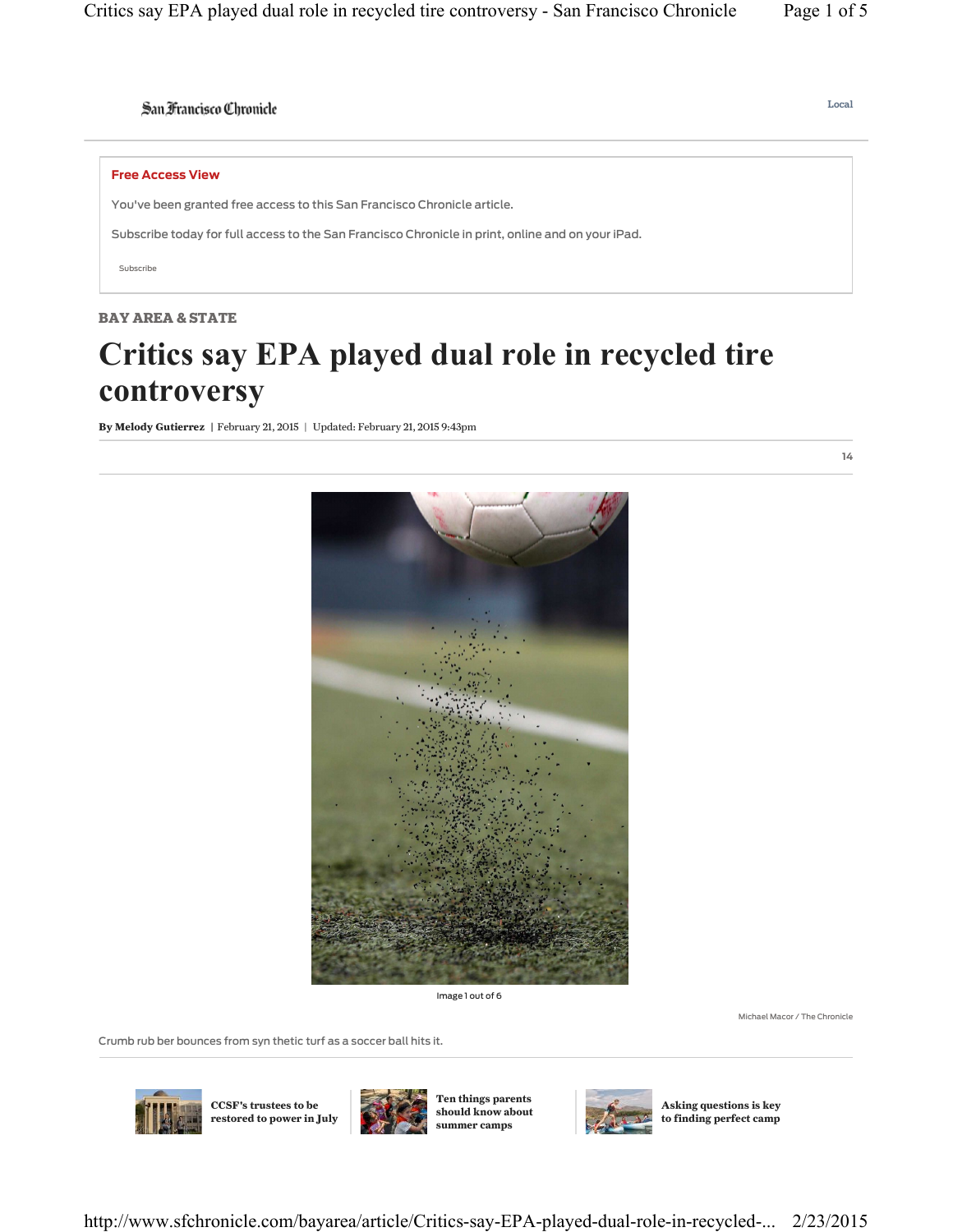SACRAMENTO — The U.S. Environmental Protection Agency has terminated its longtime campaign to promote the use of recycled tires on artificial turf fields and playgrounds, amid growing concern from critics in California and elsewhere who fear the material poses a health risk to people.

Millions of children and athletes across the nation play on surfaces that contain rubber from scrap tires. The rubber is transformed into colorful soft landing mats beneath playground equipment or shredded to act as a replacement for wood bark at schools and parks. Ground up further, it makes up the tiny black pebbles that give resiliency to artificial turf.

But environmental groups and health advocates say the EPA failed to thoroughly study the health effects of the so-called "crumb rubber" because the agency was vested in promoting recycling of the material as a solution to the nation's growing stockpile of scrap tires. They fear the crumb rubber infill, used in artificial fields since the 1990s, has contributed to cancer cases in 126 soccer, field hockey and football players across the nation.



"The EPA made a mistake in promoting this. That's my personal view," said Suzanne Wuerthele, a former EPA toxicologist who is now retired. "This was a serious no-brainer. You take something with all kinds of hazardous materials and make it something kids play on? It seems like a dumb idea."

Concerns about the possible link to cancer prompted a California lawmaker to call for a moratorium on the installation of crumb-rubber synthetic fields and playgrounds until the state can thoroughly study its health effects.

"We have a responsibility to ensure that our children aren't being harmed by materials used on these fields and in their playgrounds," said state Sen. Jerry Hill, D-San Mateo, who introduced SB47 in December to require California to study at least 20 turf fields and playgrounds and halt new ones from being constructed with the material for two years until research is complete. "Nearly all of the existing studies cite the need for additional research about whether there is a risk. The tests have never been conclusive, and there is a greater increase in the use of tire crumb."

Groups concerned with the material say the studies done to date — including a 2009 EPA study — have looked only at a limited number of toxics at a handful of fields, and they are calling for additional research.

"The common sense concern is that this is just chopped up hazardous waste," said Jeff Ruch, executive director of the Public Employees for Environmental Responsibility, a national nonprofit that has fought the EPA since 2009 over the federal agency's endorsement of ground tires in playgrounds and sports fields.

Industry groups say dozens of studies have validated the safety of synthetic turf, which appeared on the market in the 1960s and included crumb rubber or other infill material, such as sand, in the 1990s to enhance the product. Today, there are more than 11,000 turf sports fields across the country, according to the trade group the Synthetic Turf Council. Each field uses 20,000 to 40,000 scrap tires, according to various studies and industry groups.

"There are always things you can research more," said Dan Zielinski, spokesman for the Rubber Manufacturers Association. "But, given the body of research already done, had there been means for concern, I think we would have seen it."

#### **126 athletes**

University of Washington assistant soccer coach Amy Griffin points to her list of cancer-stricken athletes as reason enough for concern. Eighty-two of the 126 athletes on her list are soccer goalies, players who were constantly diving into the synthetic turf.

"Goalkeepers are in this stuff all the time," Griffin said. "Generally, during training, there are plenty of drills that you dive and save ball



after ball. You never really leave the g **CCSF's trustees to be restored to power in July**



**Ten things parents should know about summer camps**



**Asking questions is key to finding perfect camp**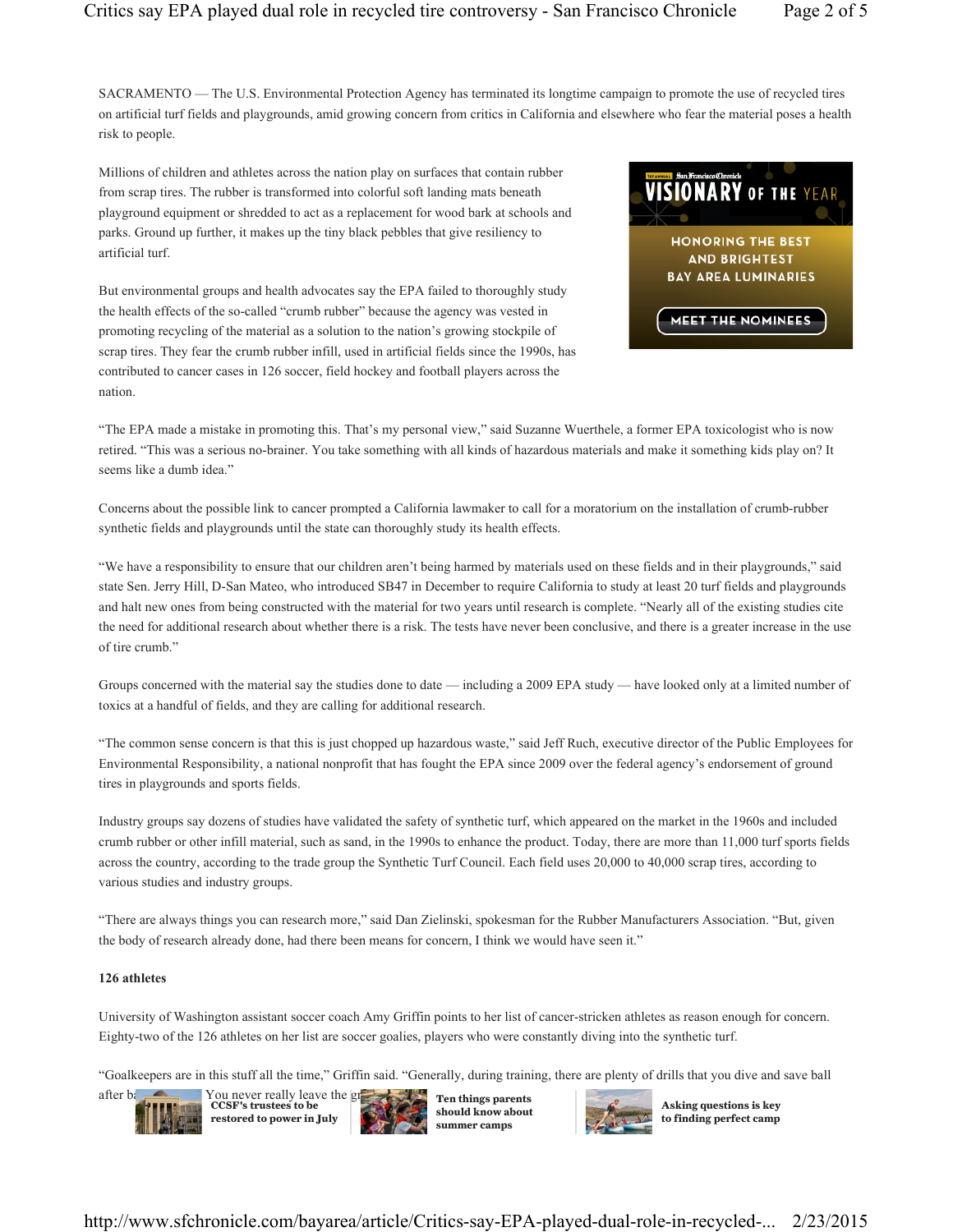At first, in 2009, Griffin said she thought it was a strange and sad coincidence that she knew two goalies diagnosed with cancer. Then Griffin heard of more players.

One goalie with cancer told her she couldn't help but think it had something to do with the little rubber pellets all over the turf field, the ones that would find their way into players' clothes, eyes, nose and mouth throughout games and practices. The ones tracked into homes and found at the bottom of showers when players rinsed off.

Griffin said she found there was little conclusive research on the health effects of the recycled tire pieces players often called "turf bugs." Since sharing her suspicions publicly, she said her phone has been ringing steadily and her list of athletes with cancer has grown.

"I was ready for people to call me and say I'm crazy, and instead people called and said, 'I've always wondered what's in that stuff,'" Griffin said.

## **EPA's turf plan**

EPA efforts to promote recycled tires on athletic surfaces date back to a 1991 agency report on various ways to reduce the nation's scrap tire stockpile. The report said the tire piles posed a health risk because they were ideal breeding grounds for mosquitoes, which can spread diseases, and provided potential fuel for hazardous and toxic fires. Using recycled tire material on playgrounds and sports fields, among other possibilities, had potential, the report noted.

By 2003, the agency had partnered with environmental agencies in California and other states and with rubber manufacturers to create the Scrap Tire Workgroup, which promoted the use of recycled tires — including in playgrounds and artificial turf — and developed strategies to counter concerns about the toxicity and volatility of the material.

One strategy outlined in the Workgroup's 2007 marketing plan involved designating the EPA as the chief marketer to persistently promote the use of ground rubber while at the same time compiling and producing studies to respond to health and safety concerns over the material. Another strategy involved encouraging states to provide subsidies to cities and school districts that installed recycled tire material on playgrounds and athletic fields.

Indeed, millions of dollars in subsidies have been handed out. In California, part of the \$1.75 fee added to each new tire purchase pays for annual grants, such as \$47,000 for San Jose Unified School District to buy crumb rubber to install turf fields at two elementary schools and \$24,000 to San Francisco Recreation and Parks Department to help cover the cost of rubber infill for synthetic sports fields at Ocean View Playground.

#### **Money for new turf**

Between 2005 and 2014, the California Department of Resources Recycling and Recovery (CalRecycle) awarded \$21.4 million in tire recycling grants, mostly to cities and school districts wanting to use recycled tires on playgrounds and in new turf fields.

Of those, 22 grants worth a total of \$2.3 million helped schools and park districts buy 7.5 million pounds of recycled rubber for synthetic turf fields, which is the equivalent of 623,000 passenger car tires, said CalRecycle spokesman Mark Oldfield.

Next month, more than \$800,000 in new grants is scheduled to be awarded to cities, schools, state agencies and Indian tribes, Oldfield said.

During the time the EPA was involved in the Scrap Tire Workgroup, the agency issued a 2009 study on the health effects of crumb rubber, saying it found low levels of concern even though it identified 30 compounds found in tires, including known carcinogens and toxic substances such as arsenic, lead and cadmium. But in 2013, the EPA backed off that earlier statement. The agency said its 2009 study often cited by industry groups to validate the safety of crumb rubber — was limited in scope and that no conclusions should be drawn by it.

Now, the EPA is further distancing itself from the crumb rubber controversy. Laura Allen, spokeswoman for the EPA, said the agency is no longer affiliated with the Workgroup and has no current initiatives to reduce tires in landfills.

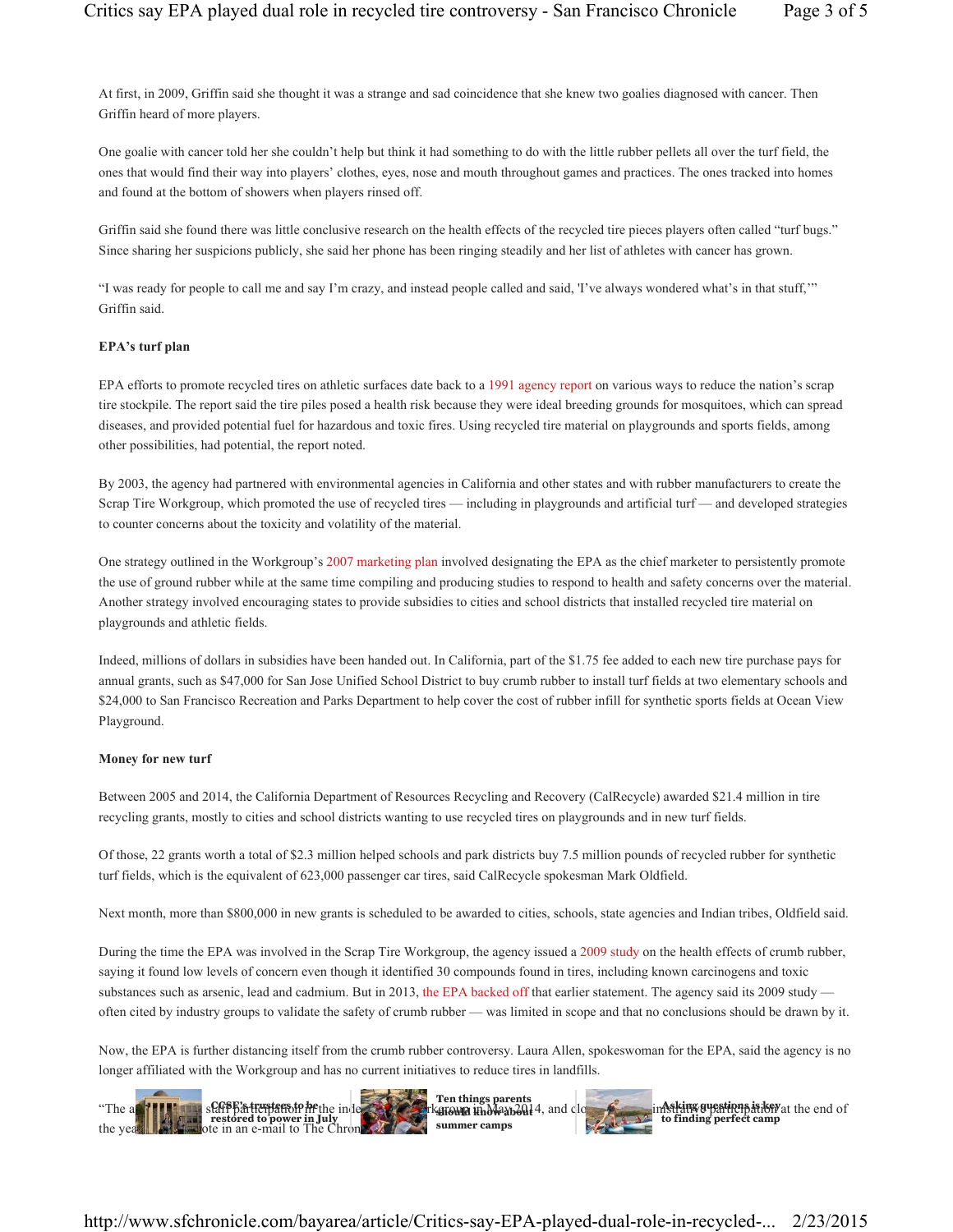When asked if health concerns played a part in the EPA's decision to withdraw from the group, Allen said only, "There were various factors taken into consideration."

## **More tests needed**

The agency also says more testing on crumb rubber is needed and that states and local agencies should be responsible for conducting that research.

"The decision to use tire crumb remains a state and local decision," Allen said. "Our highest priority is protecting public health and the environment, and we will carefully review any new findings or information."

Retired EPA environmental geologist Mark Schuknecht, who until May 2014 worked as a full-time coordinator for the Scrap Tire Workgroup, said he believes the agency's decision to disinvest in the group was due to budget cuts, not health concerns with the materials.

Schuknecht said he's confident the use of scrap tires on playgrounds and sports fields is safe and that future studies would come back the same.

"I was trying hard to keep EPA involved in the Workgroup while I was there and I was successful keeping them involved until I left," Schuknecht said. "That was my desire. With them involved, it helped encourage work within the group and kept scrap tires on people's minds. I think it was a positive thing."

The Workgroup continues to promote the material without the EPA's involvement. One of its members, the Rubber Manufacturers Association, calls the use of recycled tires across the nation "an environmental success story." In 2013, 96 percent of scrap tires discarded that year were recycled for various markets. The nation's scrap tire stockpile dropped from 1 billion in 1990 to 75 million tires in 2013, according to the association.

Putting recycled tires on playgrounds and turf not only cleans up the environment and reduces water use, it provides recreational space that can be used far more often because, unlike real grass, it doesn't need time to recover, Zielinski said.

## **'Government failure'**

Public health toxicologist David Brown said the government failed the people.

"The studies that have been done are narrow and mostly funded by the industry or waste bureaus trying to get rid of tires," said Brown, who is the past chief of environmental epidemiology at Connecticut's Department of Public Health and currently works with the Connecticutbased advocacy group Environmental and Human Health Inc., which opposes the use of recycled tires where children play due to health concerns.

"The objective work that needs to be done hasn't been done," Brown said. "I see it as a governmental failure across the board that really we should try to learn from. We should ask the question, 'Who was responsible for determining the safety of these things?'"

In 2009, the Los Angeles Unified School District said due to health concerns it would no longer use recycled tires on its turf fields, opting for alternatives like cork, and removed the used rubber from early education centers. The New York City Department of Parks and Recreation also stopped using recycled tires on newly installed sports fields amid health concerns, instead opting for alternative products.

In San Francisco, the Recreation and Park Department expects to replace grass at the Beach Chalet athletic fields in Golden Gate Park with synthetic turf in November using the recycled rubber Hill's bill proposes to study.

Sarah Ballard, spokeswoman for the parks department, said alternative products have not been well-vetted and may not hold up as well as the rubber pieces. Ballard said the parks department hopes to pilot the use of alternative products at smaller fields to see how they fare.

Opponents of the synthetic fields at Beach Chalet said they will continue to push for the parks department to use alternative products on the fields instead of **recycled times, as used shows:** correct fibers, rice husks or core corp. **restored to power in July Ten things p should know about summer camps Asking questions is key to finding perfect camp**